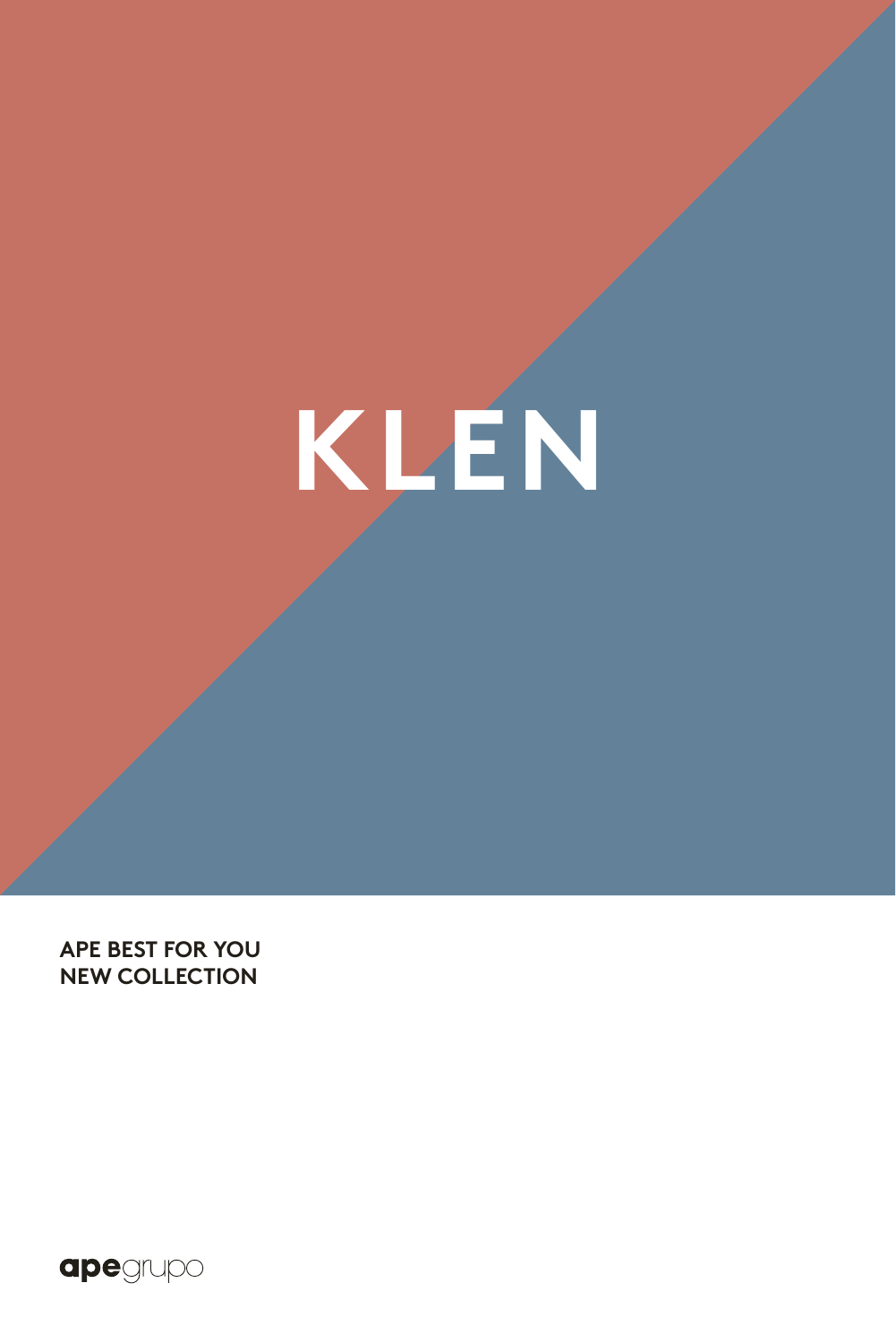

### — **Klen**

**An ancient Japanese legend promises that anyone who folds a thousand origami cranes will be granted a wish. And this is the inspiration for our Klen collection.** 

**Una antigua leyenda japonesa, según la cual se le concede un deseo a aquel que consiga crear mil grullas de papel, inspira nuestra colección Klen.** 

T. +34 964 340 434 apegrupo@apegrupo.com **apegrupo.com**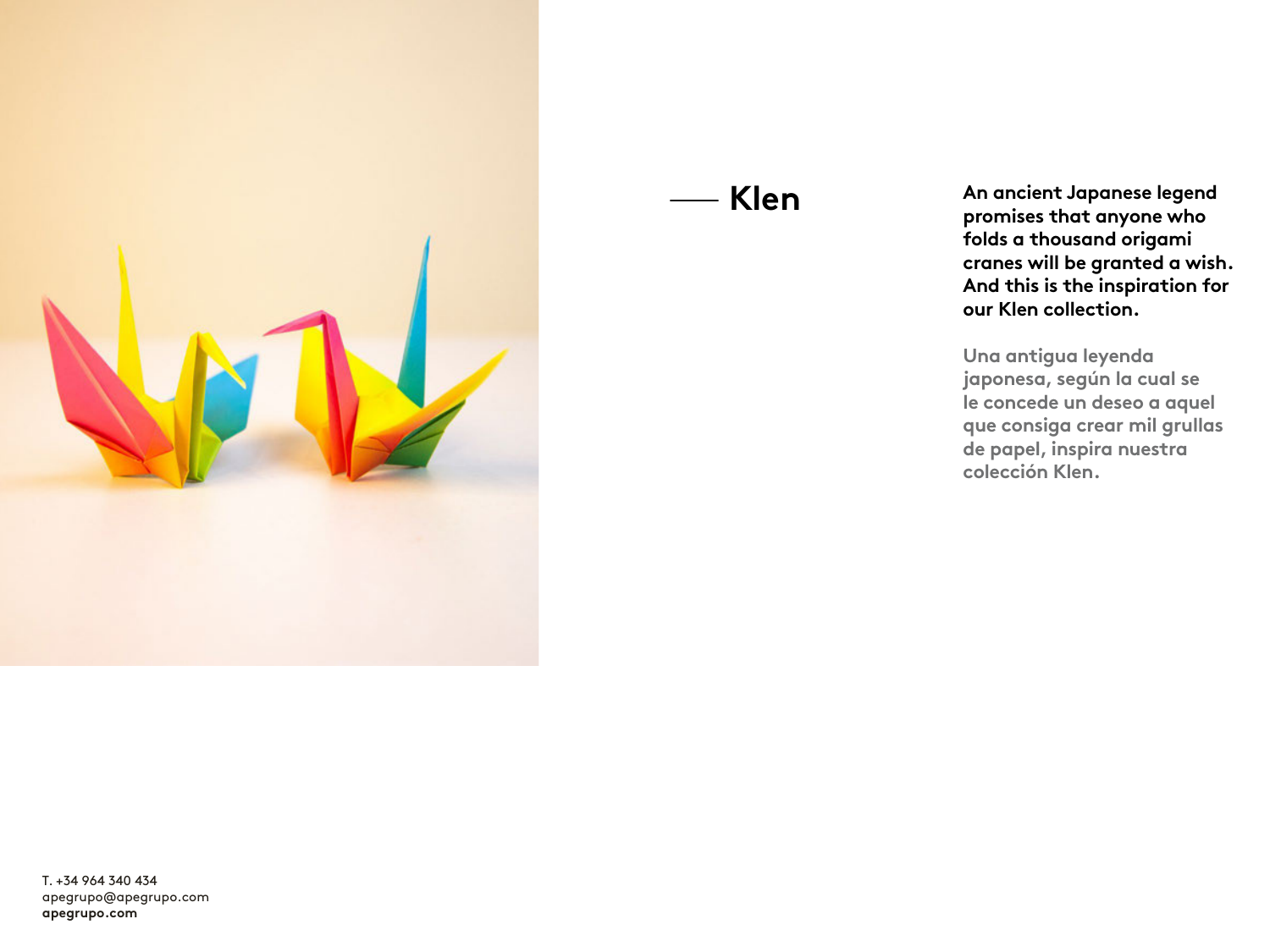**Its base is a very soft domed cement tile with a velvety touch, but the most characteristic feature of this series is**  the relief that recreates origami figures. Tiling, after all, is **related to the art of folded paper: pieces are made one by one, folded and then pieced together to build the object.**

### Klen is available in six different colours: blue, terracotta, **pearl, white, palladium and grey.**

**Su base es un cemento abombado muy suave de tacto aterciopelado, pero lo más característico de esta serie es el**  relieve que reproduce figuras de origami. La cerámica, al fin **y al cabo, guarda relación con el arte del papel plegado: se hacen piezas una a una, se pliegan y luego se van sumando para construir el objeto.** 

**Klen está disponible en seis colores diferentes: blue, terracota, pearl, white, paladium y grey.**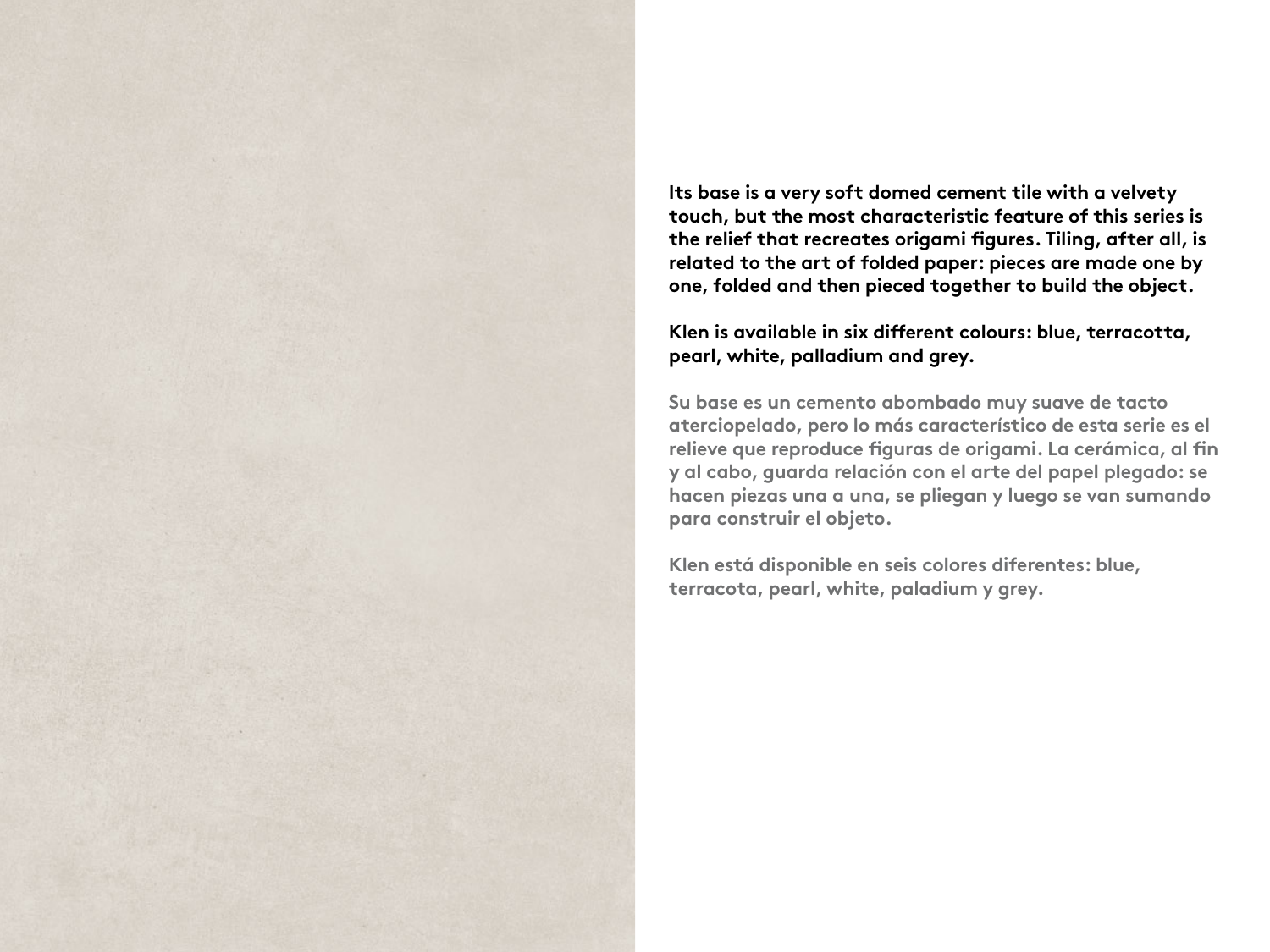# **Klen**

25X75 - 23X26 - 60X60 - 30X60 10"X30" - 9"X11" - 24"X24" - 12"X24"





KLEN COCONUT MILK 25X75 / 10"X30" P57/M

KLEN PALLADIUM 25X75 / 10"X30" P57/M





KLEN TERRACOTA 25X75 / 10"X30" P57/M



GAMY COCONUT MILK 25X75 / 10"X30" P58/M

GAMY PEARL 25X75 / 10"X30" P58/M



GAMY PALLADIUM 25X75 / 10"X30" P58/M



LIN COCONUT MILK 25X75 / 10"X30" P58/M



KLEN GREY 25X75 / 10"X30" P57/M



KLEN BLUE 25X75 / 10"X30" P57/M



GAMY GREY 25X75 / 10"X30" P58/M



GAMY BLUE 25X75 / 10"X30" P58/M MACBA COCONUT MILK MACBA PEARL 23X26 / 9"X10" N14/M 23X26 / 9"X10" N14/M 23X26 / 9"X10" N14/M 23X26 / 9"X10" N14/M









MACBA GREY



MACBA PALLADIUM

MACBA ROSE QUARTZ 23X26/9"X10" N14/M

MACBA BLUE

MACBA OBSIDIANA 23X26 / 9"X10" N14/M 23X26 / 9"X10" N14/M 23X26 / 9"X10" N14/M MACBA TERRACOTA





SUNNY COCONUT MILK SUNNY PEARL 23X26 / 9"X10" R73/M

SUNNY GREY

SUNNY PALLADIUM 23X26 / 9"X10" R73/M 23X26 / 9"X10" R73/M 23X26 / 9"X10" R73/M







SUNNY ROSE QUARTZ 23X26 / 9"X10" R73/M

SUNNY TERRACOTA SUNNY BLUE

SUNNY OBSIDIANA 23X26 / 9"X10" R73/M 23X26 / 9"X10" R73/M 23X26 / 9"X10" R73/M



LIN PEARL 25X75 / 10"X30" P58/M

GAMY TERRACOTA 25X75 / 10"X30" P58/M

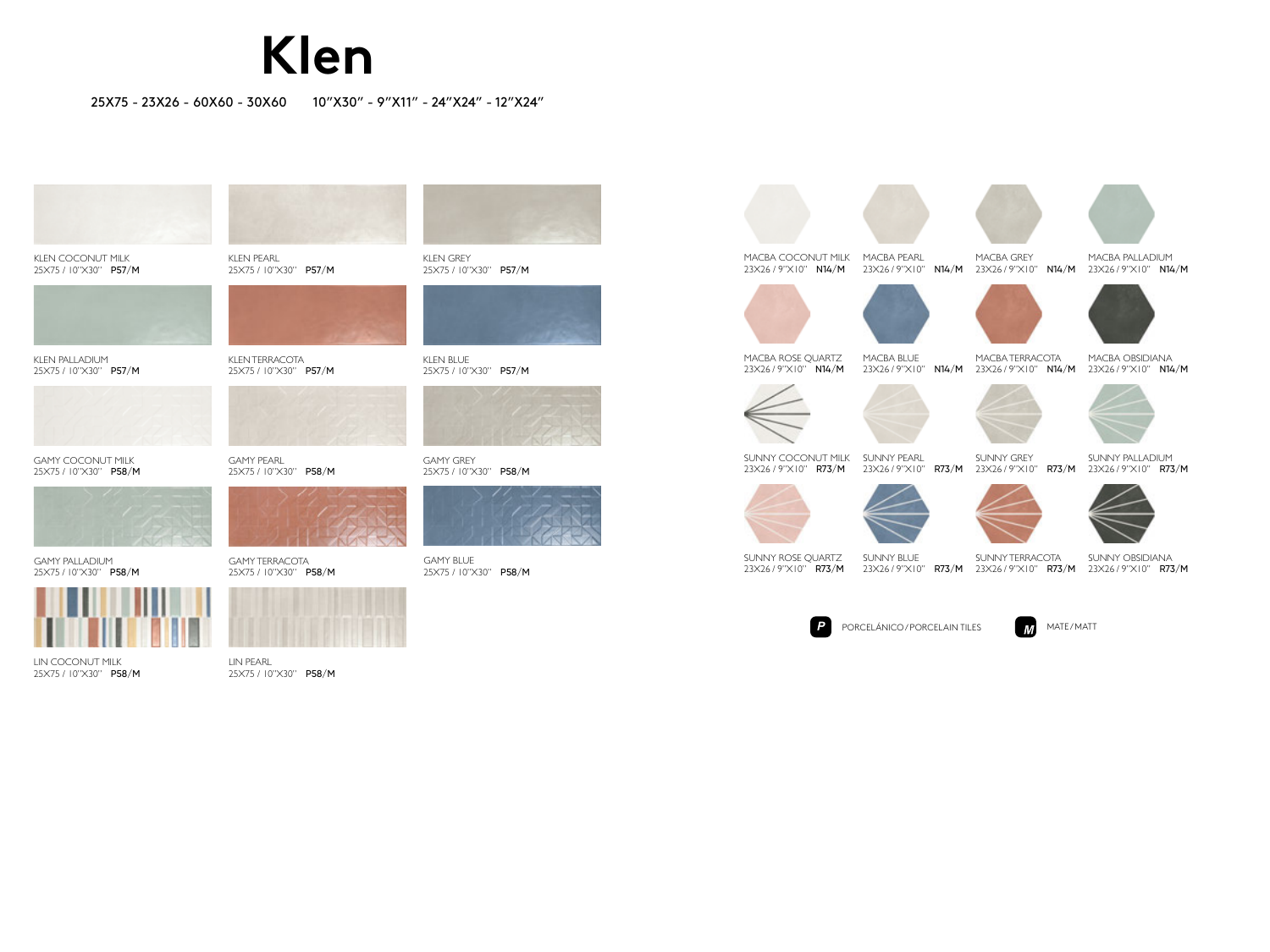# **Klen**

#### 25X75 - 23X26 - 60X60 - 30X60 10"X30" - 9"X11" - 24"X24" - 12"X24"



DECOR KLEN I BLUE 25X75 / 10"X30" K71/P







DECOR CONSTELLATION COCONUT MILK 25X75 / 10"X30" K71/P

KLEN PEARL<br>30X60 / I2''X24'' **J27/M** 





DECOR SET (3) MAY COCONUT MILK 25X75 / 10"X30" K71/P

#### **CARACTERÍSTICAS TÉCNICAS · TECHNICAL CHARACTERISTICS**

| B | PASTA BLANCA/WH  |
|---|------------------|
|   | REVESTIMIENTO/WA |

HITE BODY  $\left(\begin{array}{cc} \star & \star \\ \star & \star \end{array}\right)$  satinado / satin

ALL TILE **ALL TILE ACCOMPT OF A REVELOP** VARIACION LEVE / SLIGHT VARIATION

| <b>FORMATO PZAS</b><br><b>PIECES FORMAT</b> | PZS/CAJA<br><b>TILES/BOX</b> | M <sub>2</sub> /CAJA<br>SQM/BOX | <b>KG/CAJA</b><br>KG/BOX | CAJAS/PALLET<br><b>BOXES/PALLET</b> | M2/PALLET<br>SQM/PALLET | <b>KG/PALLET</b><br><b>KG/PALLET</b> |
|---------------------------------------------|------------------------------|---------------------------------|--------------------------|-------------------------------------|-------------------------|--------------------------------------|
| 25X75                                       |                              | 1,31                            | 21.00                    | 48                                  | 62,88                   | 1.028                                |
| 23X26                                       | 16                           | 0.75                            | 14.58                    | 80                                  | 60                      | 1.186                                |
| 60X60                                       |                              | 1.08                            | 22,1                     | 48                                  | 51.84                   | 1061                                 |
| 30X60                                       | Ô                            | 0.08                            | 22.50                    | 48                                  | 51,84                   | 1.100                                |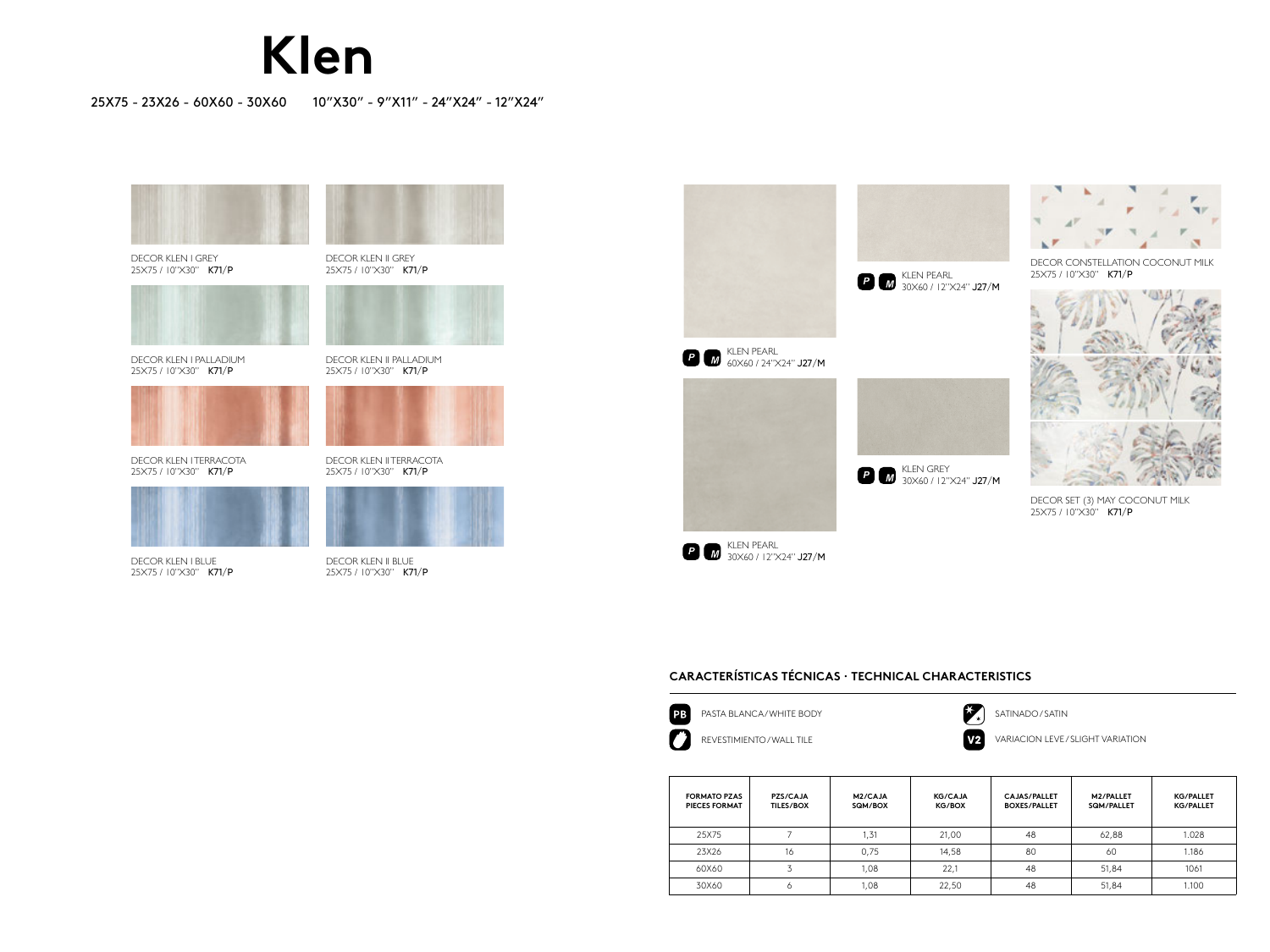KLEN GREY RECT. 60X60 / KLEN PEARL 25X75





ALABAMA QUERCIA RECT. 20X120 / GAMY BLUE 25X75 / KLEN BLUE 25X75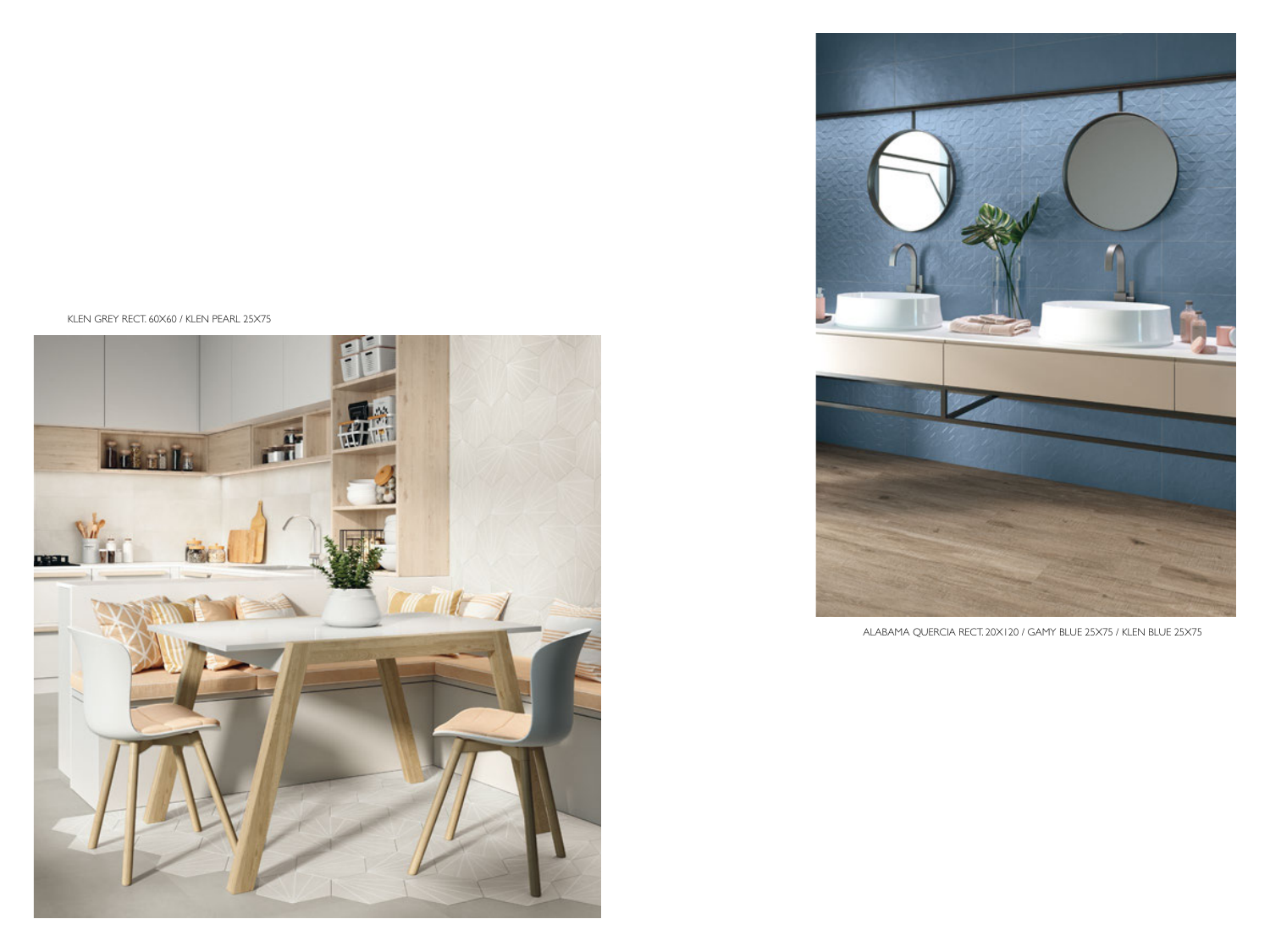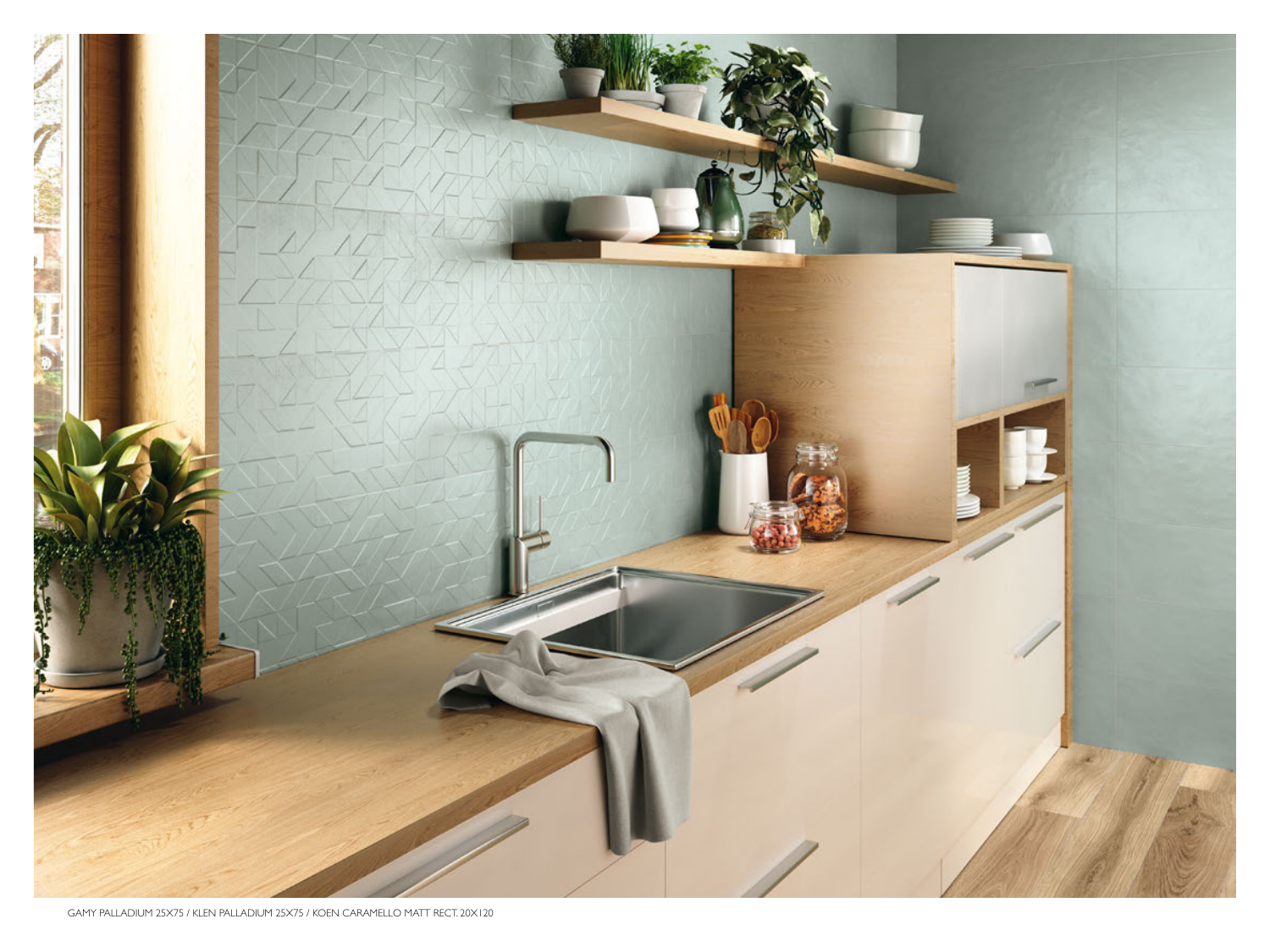

HAVANA HONEY 22,5X90 / KLEN GREY 25X75 / MACBA GREY 23X26 / SUNNY GREY 23X26

KLEN COCONUT MILK 25X75 / KLEN GREY RECT. 60X60 / KLEN TERRACOTA 25X75 / MACBA TERRACOTA 23X26 / SUNNY TERRACOTA 23X26